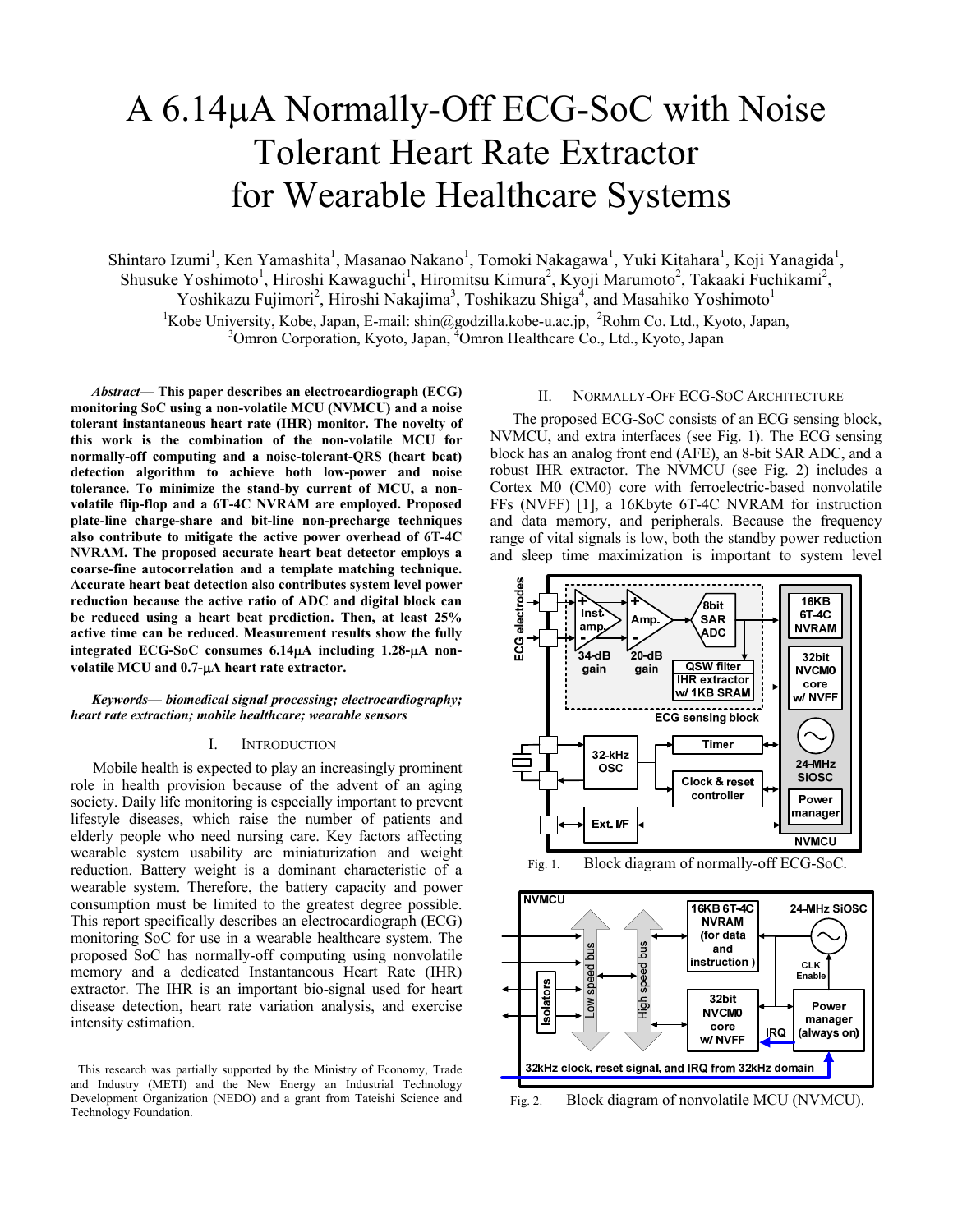

**(c) Plate-line charge-share**

Fig. 3. Proposed NVRAM with (a) 6T-4C memory cell, (b) bit-line nonprecharge technique, and (c) plate-line charge-share technique.



Fig. 4. .Measured energy consumption of conventional and proposed 6T-4C NVRAM.

#### power reduction.

We employed a 6T-4C memory cell (see Fig. 3 (a)) for the NVRAM because it has the advantage of non-volatility and fast access time [2]. However, active power dissipation is caused by the large ferroelectric capacitor, which is connected directly to plate-lines and internal nodes. This work presents plate-line charge-share and bit-line non-precharge techniques to reduce the power overhead (see Fig. 3). Additional switches between plate-lines are used to share the charge used for store and recall operations. The charge is transported sequentially from a plateline to the next one. Furthermore, the 6T-4C cell is tolerant to the half-select problem because the ferroelectric capacitors are connected to the internal nodes. Therefore, the bit-line precharge can be omitted and only equalizing is used in this design. As shown in Fig. 4, energy consumptions of NVRAM in store, recall, write, and read operations are reduced respectively by 22%, 11%, 74%, and 77% compared with original 6T-4C memory.



Fig. 5. Timing diagram of store/recall sequence in NVMCU.



Fig. 6. Measured current consumption of NVMCU.

Fig. 5 shows the shut-down and wake-up sequence of NVMCU. The operating frequency of the NVMCU is 24 MHz, whereas the operating frequency of other digital blocks is 32 kHz. Slow signals in the 32 kHz domain are synchronized at the low-speed bus to the 24 MHz domain. Standby current of the entire 24 MHz domain including an on-chip 24-MHz oscillator can be cut when the state of CM0 core transits to deep sleep. Then the data in the NVRAM and register values of CM0 core in the NVFF are stored sequentially to ferroelectric capacitors. The data and register values of NVMCU will be recalled if the interrupt occurs from the 32 kHz domain. The store and recall operation dissipate up to 25µs overhead. As shown in Fig. 6, the energy break-even time using the normally-off function is about 0.5% active ratio.

#### III. NOISE TOLERANT HEART RATE EXTRACTOR

The ECG signal in wearable systems is sensitive to various noises because the electrode distance, size and the battery capacity are strictly limited. The SNR will be especially degraded if a user is not at rest. The purpose of our approach is digital signal processing to mitigate the performance requirements for the analog portion and to minimize the overall system power consumption. We implemented a quadratic spline wavelet (QSW) filter and a two-stage IHR extractor. The QSW is commonly used as the low-power noise reduction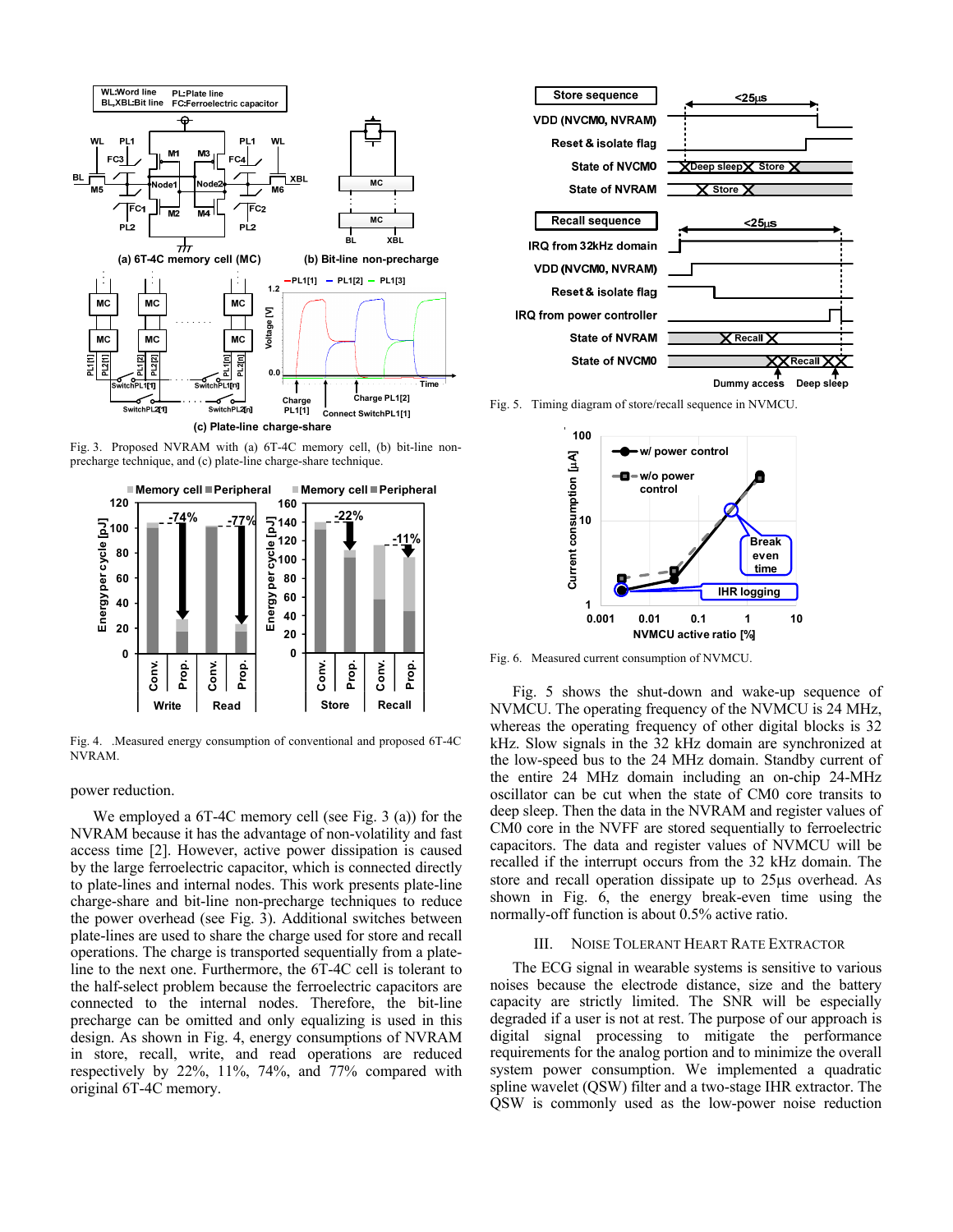

Fig. 7. Flow chart of IHR extractor.



Fig. 8. Algorithm overview of coarse-fine QRS template generation and template matching with QRS prediction.

method for ECG [3]. The hum-noise and baseline wander are well suppressed using QSW. However, it is difficult to remove these noises only using QSW because it has similar frequency range of the QRS complex.

Figs. 7 and 8 show the algorithm of the IHR extractor. In the first stage, the template data of QRS complex are generated autonomously using the extended version of a coarse-fine short-term autocorrelation (STAC) [4]. Next, template matching is conducted to extract QRS complexes. Whenever the QRS complex is extracted, the IHR and the QRS template are updated by adding the detected QRS complex to the previous template. Then, the time at which the next QRS complex occurs is predicted from the beat-to-beat variation. The prediction result is used to maximize the sleep time of the ADC and IHR extractor. Even if misdetection or false detection occurs because of arrhythmia or intense noise, the IHR extractor can be awake and recover the error because the coefficient of autocorrelation will decrease rapidly when such an error occurs.

The IHR extractor can also suppress muscle artifacts and motion artifact as shown in Fig. 9. In this simulation, the simple implementation of QSW [5], Quad Level Vector (QLV) [6], Continuous Wavelet Transform (CWT) [6], and our



Fig. 9. Success rate evaluation of IHR extractor using MIT-BIH arrhythmia and noise database; (a) noise stress test using motion and muscle artifact, and (b) sensitivity (Se) and positive predictivity  $(+P)$  of proposed method without noise. The definition of Se is TP / (TP + FN). The definition of the +P is TP /  $(TP + FP)$ . Then, TP, FN, and FP respectively denote the number of correct QRS complex detection, the number of failures to detect the true QRS complex, and the number of false detection.

previous STAC [4] are modeled using MATLAB. The simulation result shows the proposed method has state-of-theart noise tolerance.

# IV. IMPLEMENTATION RESULTS

The  $3.7 \times 4.3$  mm<sup>2</sup> test chip is fabricated using 0.13 $\mu$ m CMOS technology. Fig. 10 shows the chip micrograph and performance summary. The operating voltage is 1.2V for AFE, ADC, 24MHz oscillator, IHR extractor, NVMCU, and other digital blocks. Only the 32kHz oscillator and IO circuits are operated with 3.0V supply voltage.

To demonstrate the test chip performance, we implemented a heart rate logging application. Fig. 11 shows the measurement result of IHR extraction waveforms. Then, the sampling rate of ADC is set to 128Hz and the IHR output is stored to data memory every second. The measurement results show that the IHRs are extracted correctly, even in a noisy condition.

Fig. 12 (a) shows the summary of current consumptions in each block with IHR logging application. The total current consumption is  $6.14 \mu A$  on average including  $1.28 \mu A$  nonvolatile MCU and 0.7-µA heart rate extractor. As shown in Fig. 12 (b), the proposed heart rate extractor has higher noise tolerance and minimum power overhead compared with previous noise tolerant hardware [4-6].

Table 1 presents a comparison with other recently published ECG monitoring SoCs [5, 7–10]. The proposed SoC